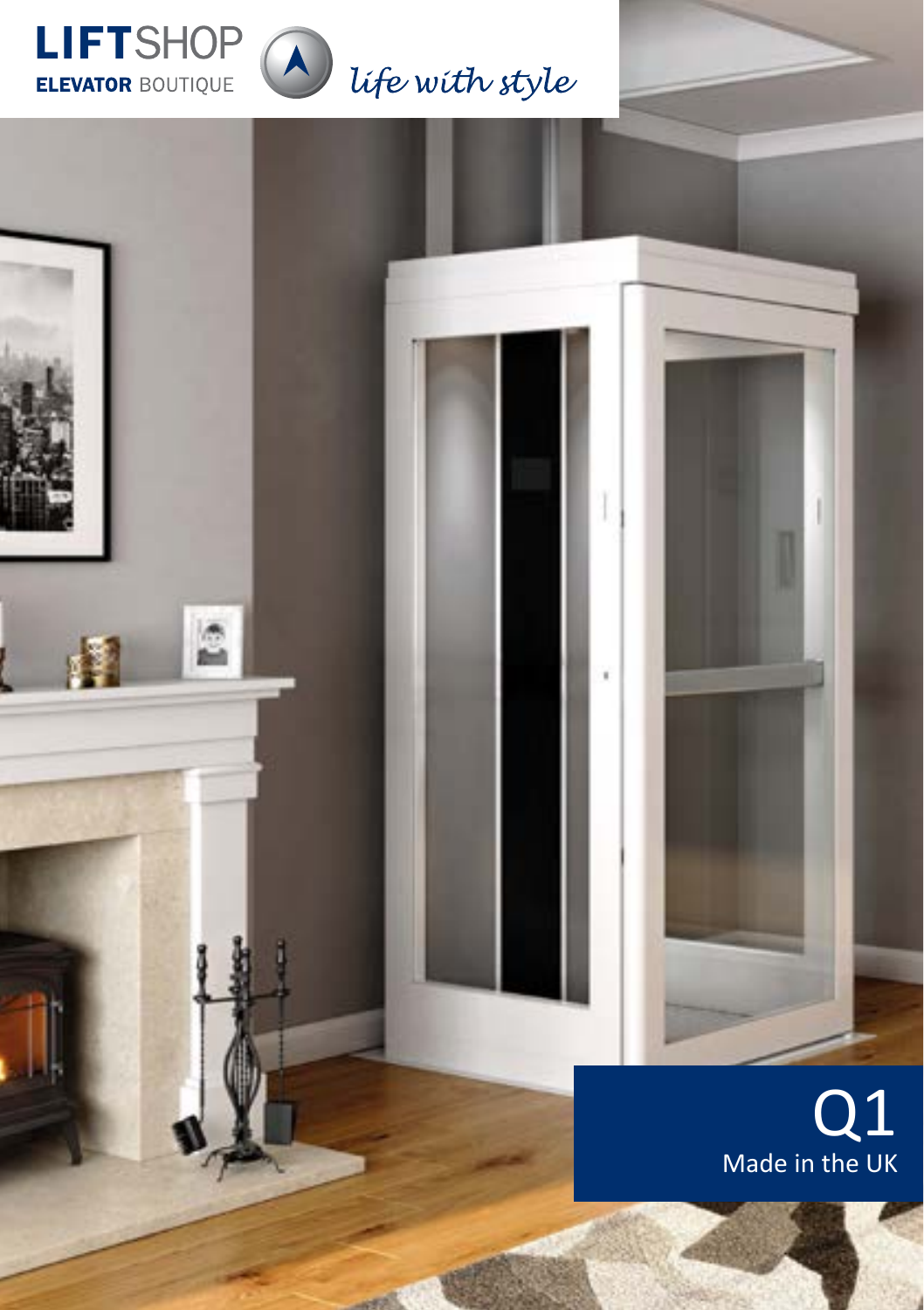# 8 Reasons why to choose Lift Shop

#### **01 CERTAINTY**

A showroom visit lets you experience the lift before you own it.

Showroom visits are essential to help you learn and experience the proposed lift system.

Informed and educated purchasers usually select the best. So research your many options carefully.

#### **02** THE SAFEST LIFTS

The only lifts to include "in-cabin self-rescue" feature.

24/7 call centre assistance.

Fully code compliant.

Full height infra-red light ray curtains.

Auto lower and unlocks in the event of a power failure.

## **05** UNBEATABLE VALUE

Our formula is:

Lifts – proven long history, stable and secure manufacturer, ultra-reliable premium quality.

Volumes – Lift Shop sells more lifts than any other Australian home lift specialist.

Costs – Annual costs shared by 5 offices, 700+ new lift clients, and thousands of routine service clients.

We do not have hidden extras.

#### **06**  A GENUINELY GREAT REPUTATION

Check Google Reviews and sites like productreview.com.au

100's of genuine, original testimonials from real clients can be read in our showroom's.

Independent awards and recognition.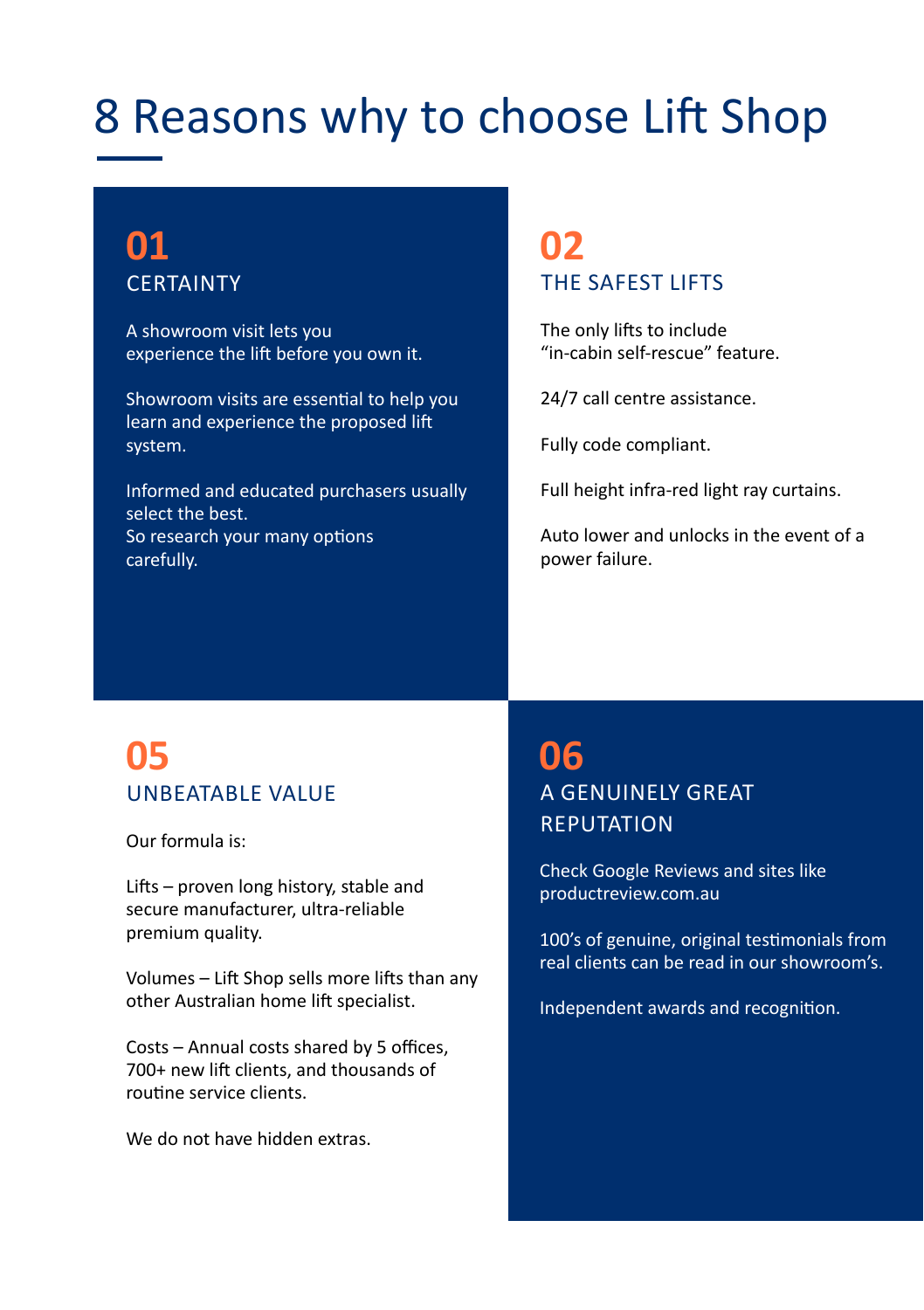### **03** THE LEADER FOR **TECHNOLOGY**

2 speed drives for maximum speed with smooth acceleration.

Computer monitoring of the latest lift functions for efficient diagnosis and repair.

Sized to suit, and styled to suit, has always been the Lift Shop advantage and the big difference from others.

#### **04** SUPPORT & FREE INCLUSIONS

After your order is placed we have full time and dedicated, Construction Support, Site Managers, and Installation Teams to ensure your lift is built on time and budget.

The Lift Shop team is coordinated by our custom database which tracks everything. We are the experienced and proven solution for a stress-free delivery of your lift.

## **07** LOW SERVICE COSTS

Lift Shop only services and maintains its own quality lifts with full technical support/spares in Australia.

Other companies lifts distract from the attention good clients deserve.

We focus on you.

#### **08** THE NO.1 HOME LIFT SPECIALIST

We are Australia's largest lift company.

The undisputed leader in Italian elevators.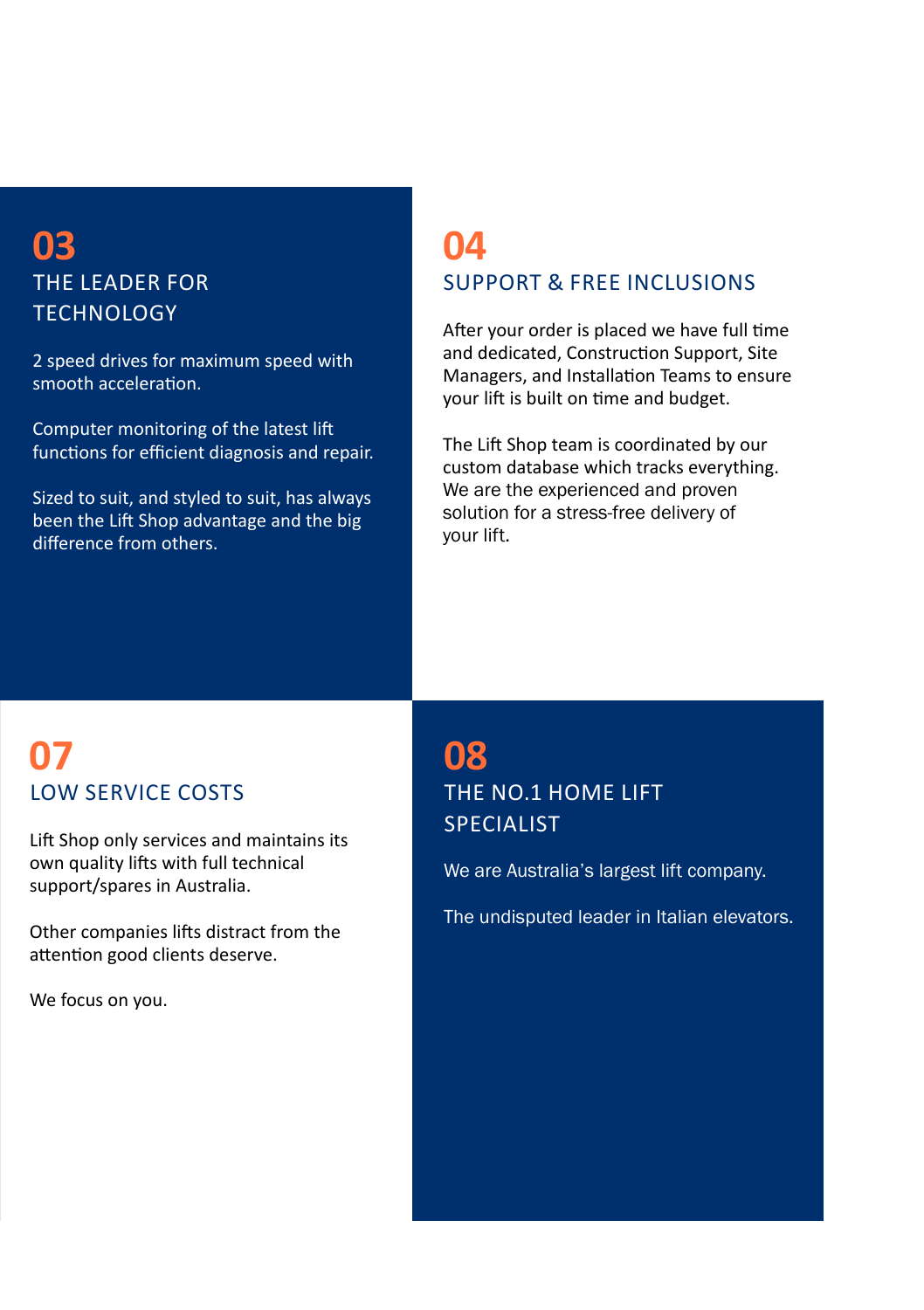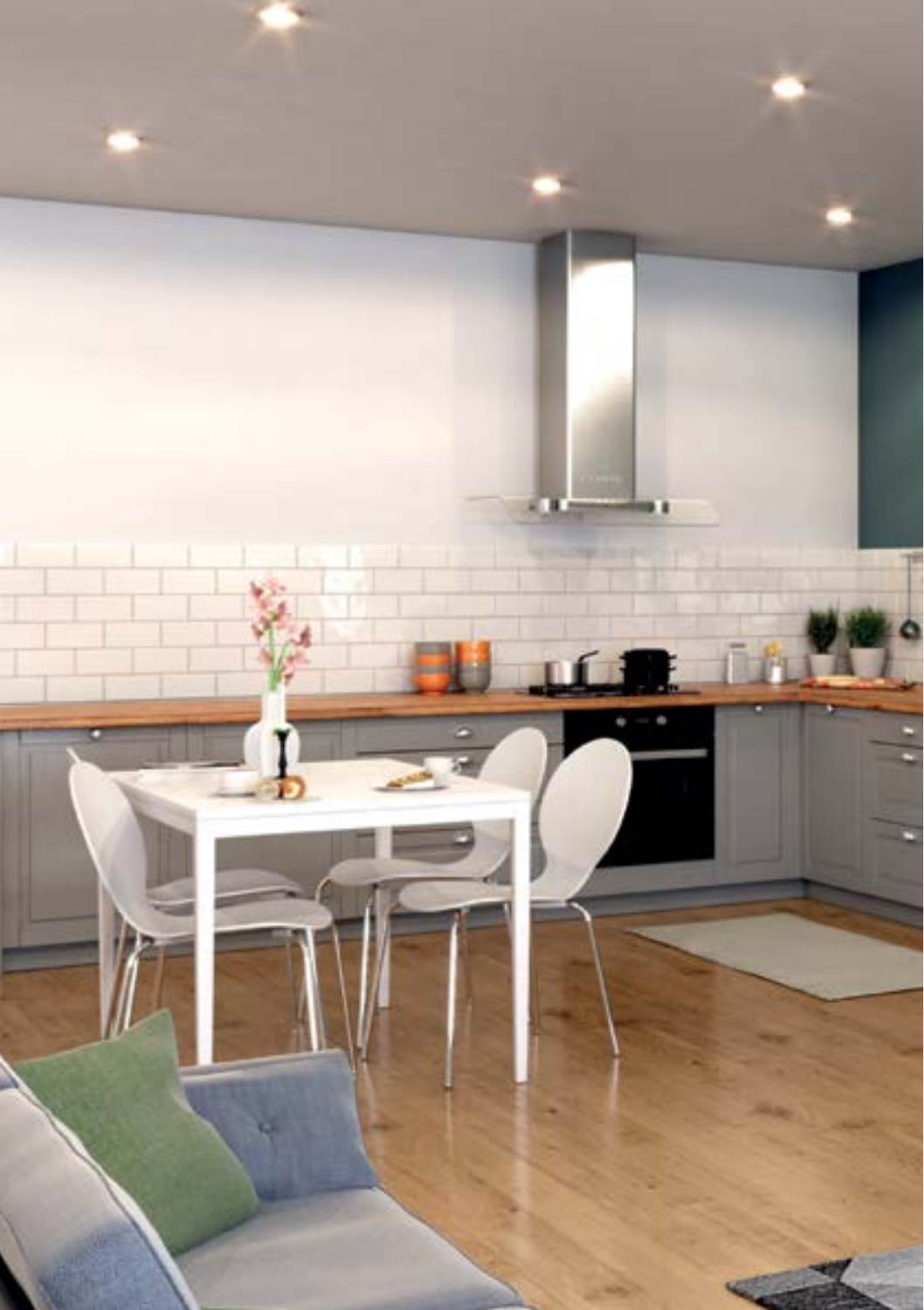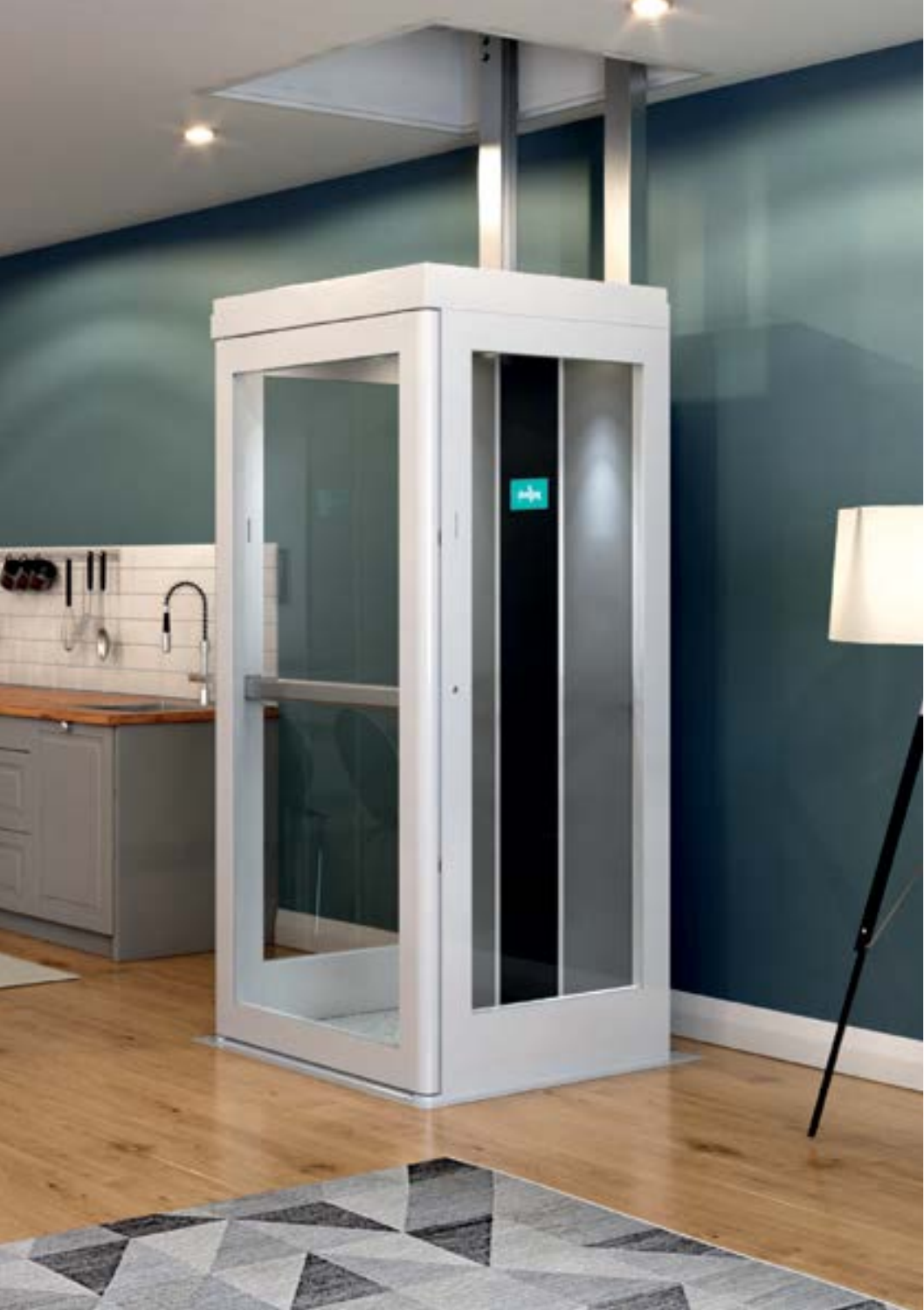# UK made - Q1

## Why It's Awesome

- Quick supply and installation
- Faster than the competition
- Great value and a low price
- Minimal building works required (just a hole in the floor)
- Small footprint and self contained system means no shaft space
- Low power consumption
- A compact and elegant solution
- Made in the United Kingdom
- The safest compact lift on the market

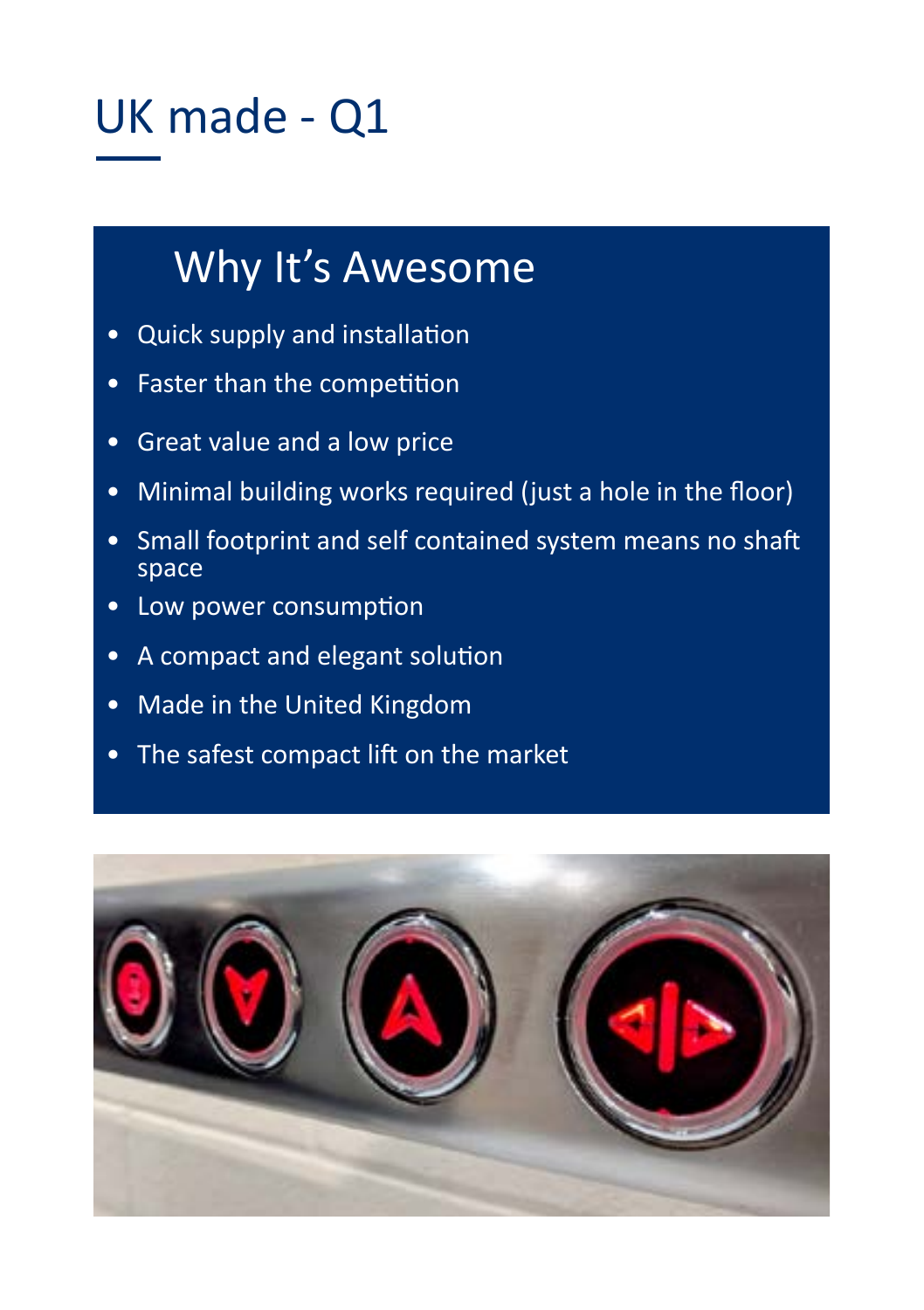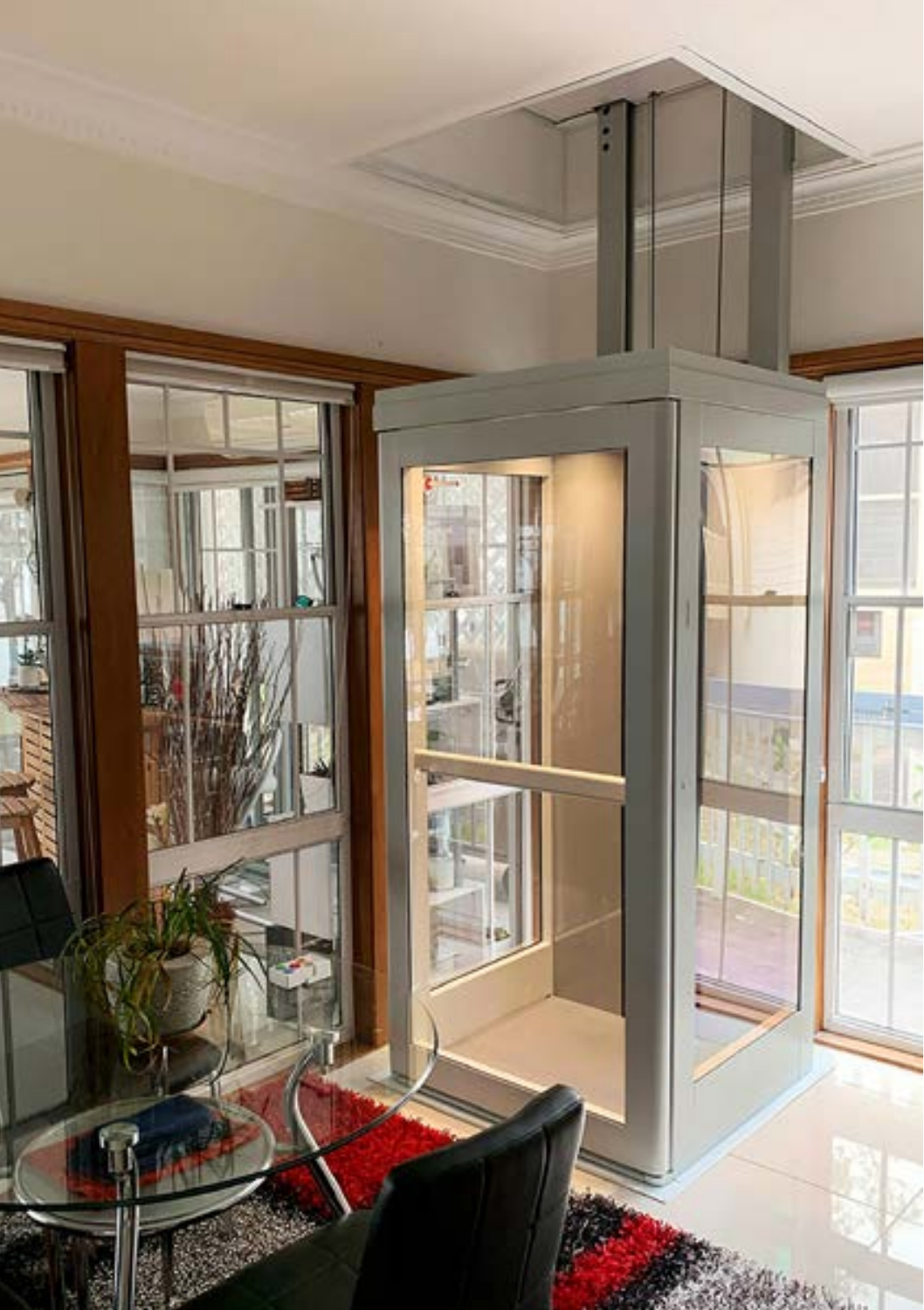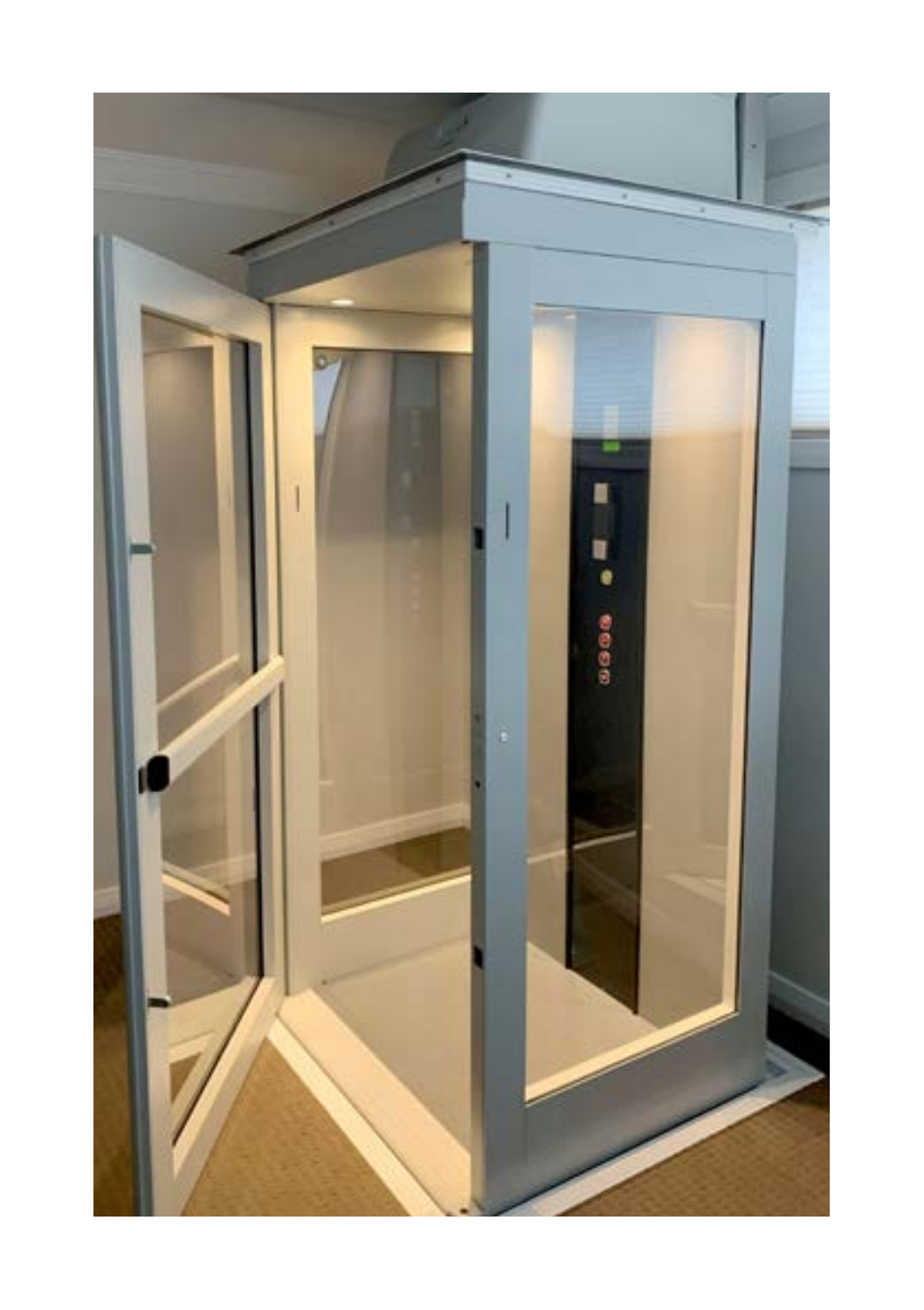# $Q1$

| Lift Sizes             | Small<br>542mm x 750mm                                                 | Medium<br>850mm x 750mm | Large<br>850mm x 1250mm |  |
|------------------------|------------------------------------------------------------------------|-------------------------|-------------------------|--|
| Cutout size            | 755mm x 1085mm                                                         | 1062mm x 1085mm         | 1062mm x 1585mm         |  |
| Power                  | 15amp                                                                  |                         |                         |  |
| Speed                  | 0.08m/s / 0.15m/s (Fast)                                               |                         |                         |  |
| Opening                | Single                                                                 |                         |                         |  |
| Max travel             | 4200mm - 2 floors                                                      |                         |                         |  |
| Persons load           | 255kg (3 persons)                                                      |                         |                         |  |
| Finish                 | RAL Powdercoat 7035                                                    |                         |                         |  |
| Lighting               | <b>LED</b>                                                             |                         |                         |  |
| <b>Control buttons</b> | 2 remote's                                                             |                         |                         |  |
| Vision panels          | Perspex                                                                |                         |                         |  |
| Rails                  | Aluminium                                                              |                         |                         |  |
| Flooring               | Vinyl - Mottled Battle Ship                                            |                         |                         |  |
| Phone                  | <b>Black Handset</b>                                                   |                         |                         |  |
| Control panel          | <b>Black Vertical</b>                                                  |                         |                         |  |
| Rear cladding          | RAL Powdercoat 7042                                                    |                         |                         |  |
| Cabin height           | 1900mm                                                                 |                         |                         |  |
| Pit                    | No pit required                                                        |                         |                         |  |
| Headroom               | 2400mm (for slow speed - 0.08m/s)<br>2500mm (for fast speed - 0.15m/s) |                         |                         |  |
| Compliance             | European and Australian EN81-41                                        |                         |                         |  |
| Safety                 | Numerous safety features                                               |                         |                         |  |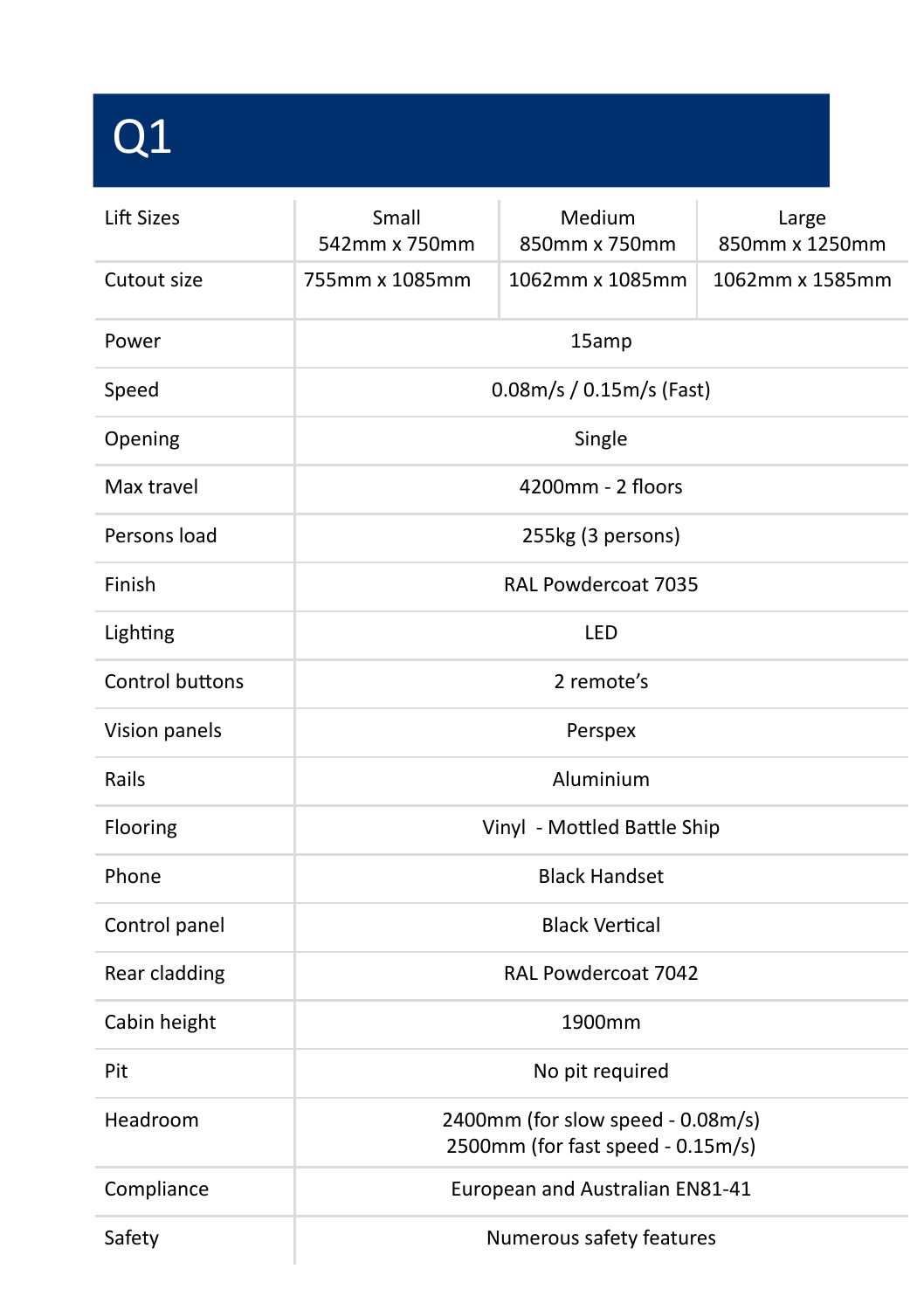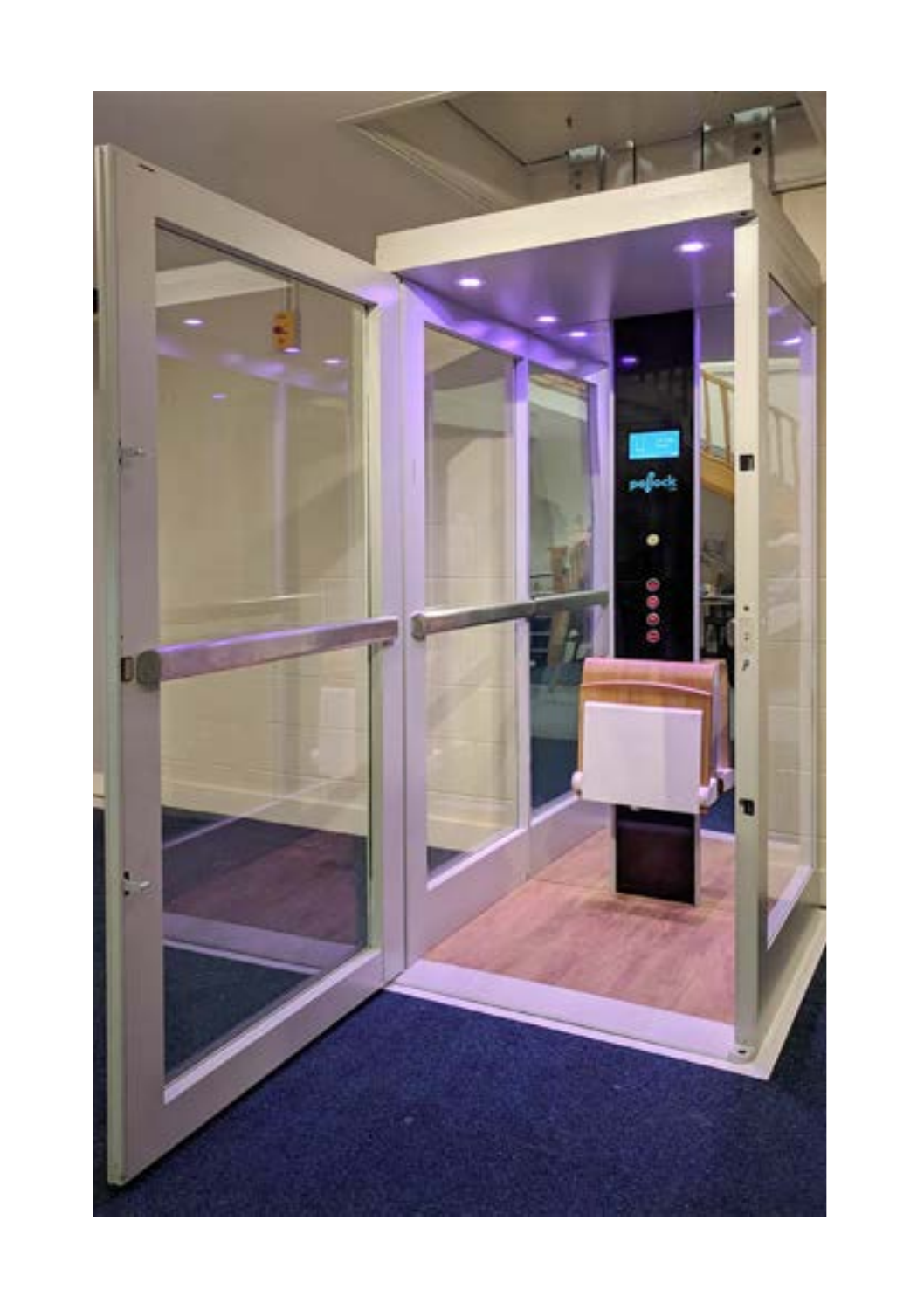# Q1 - Custom Options

- Special custom RAL colours
- Mirror in fill panels
- Handrail
- Tip-up seat
- Power operated door
- Auto dialer
- LED display panel
- Mood lighting
- Blue tooth activation
- Upgraded flooring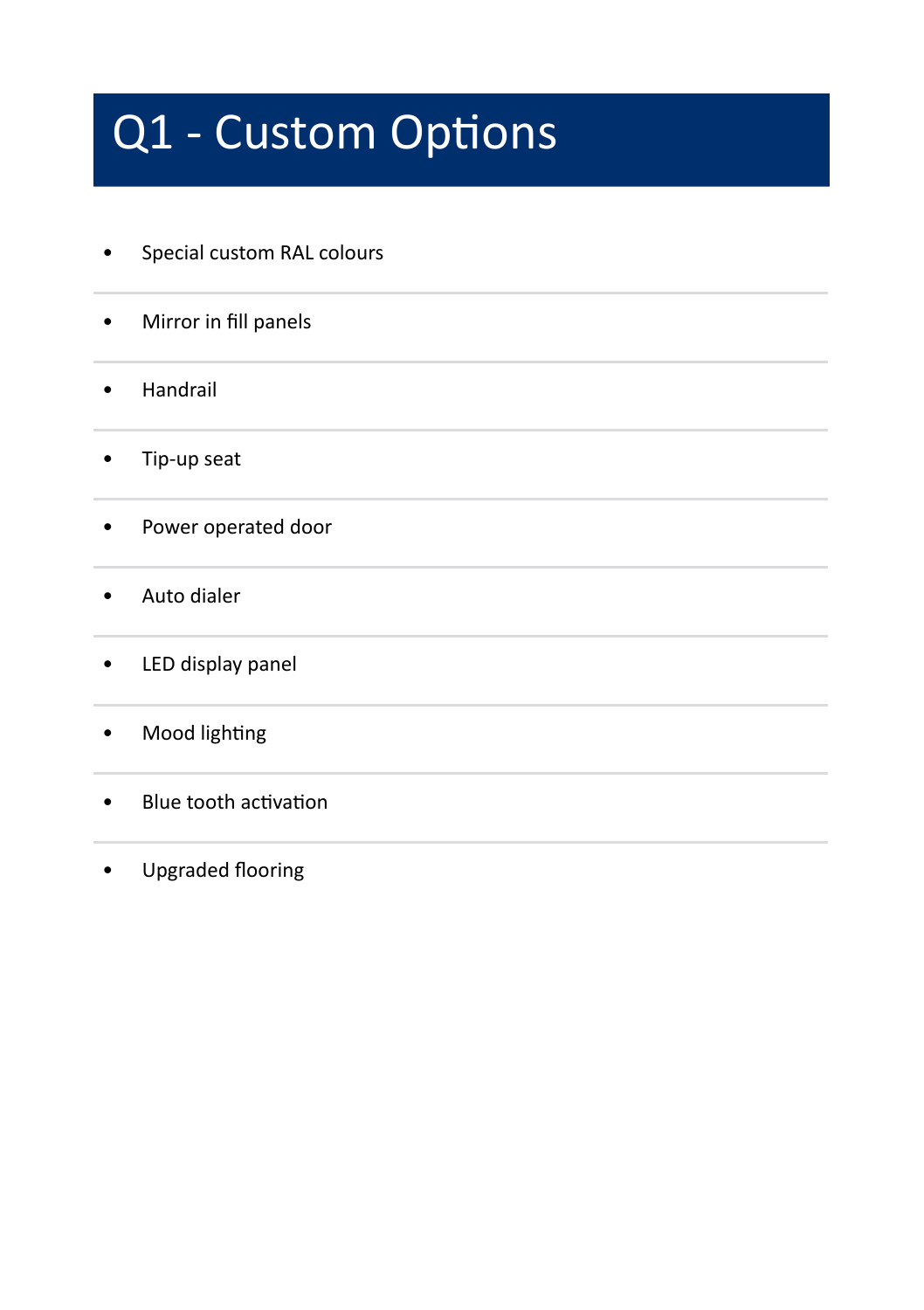# layout drawings

## Plan View



|              | Small  | Medium | Large  |
|--------------|--------|--------|--------|
| Cabin width  | 542mm  | 850mm  | 850mm  |
| Cabin depth  | 750mm  | 750mm  | 1250mm |
| Cutout width | 755mm  | 1062mm | 1062mm |
| Cutout depth | 1085mm | 1085mm | 1585mm |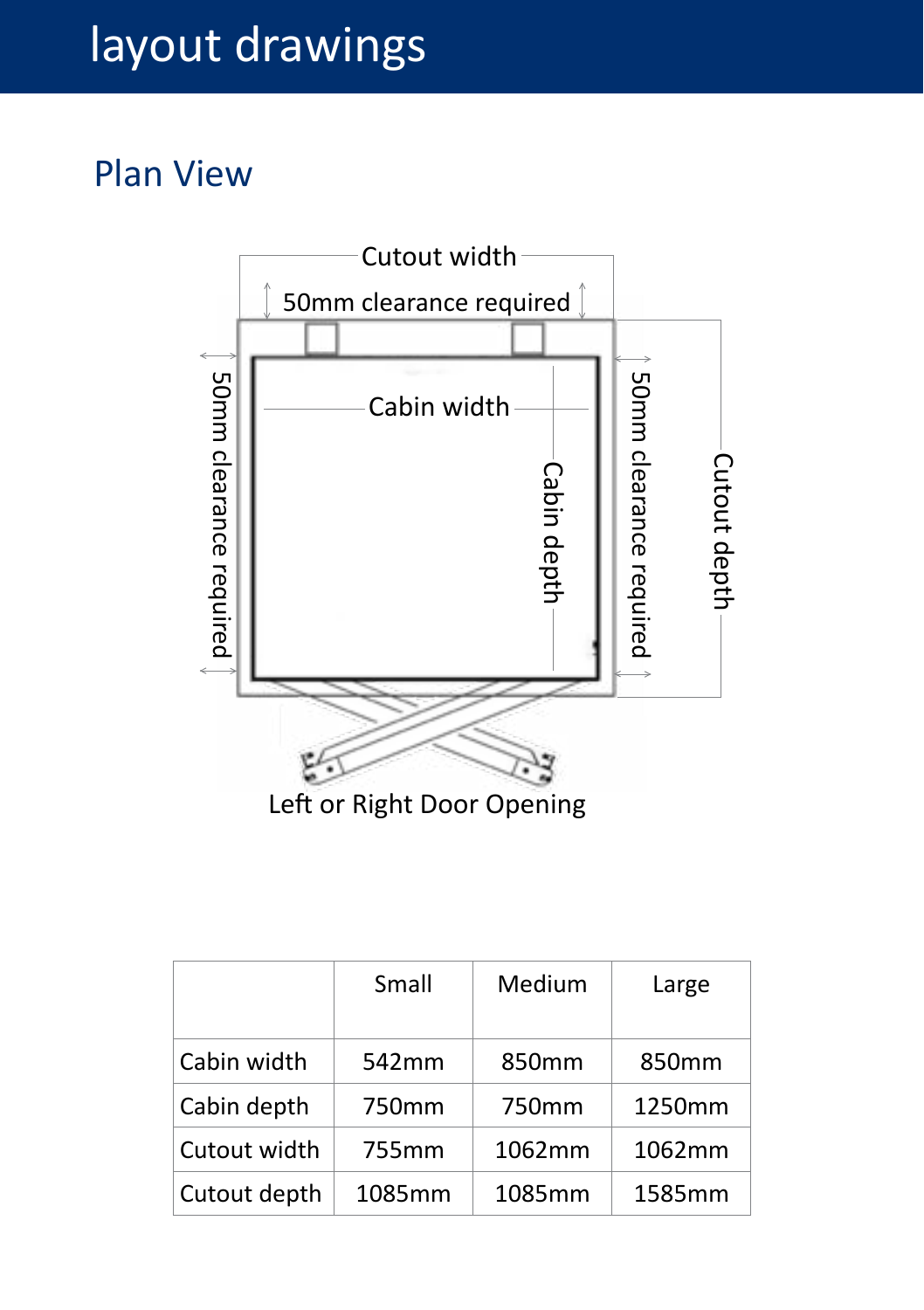## Top Floor Section View



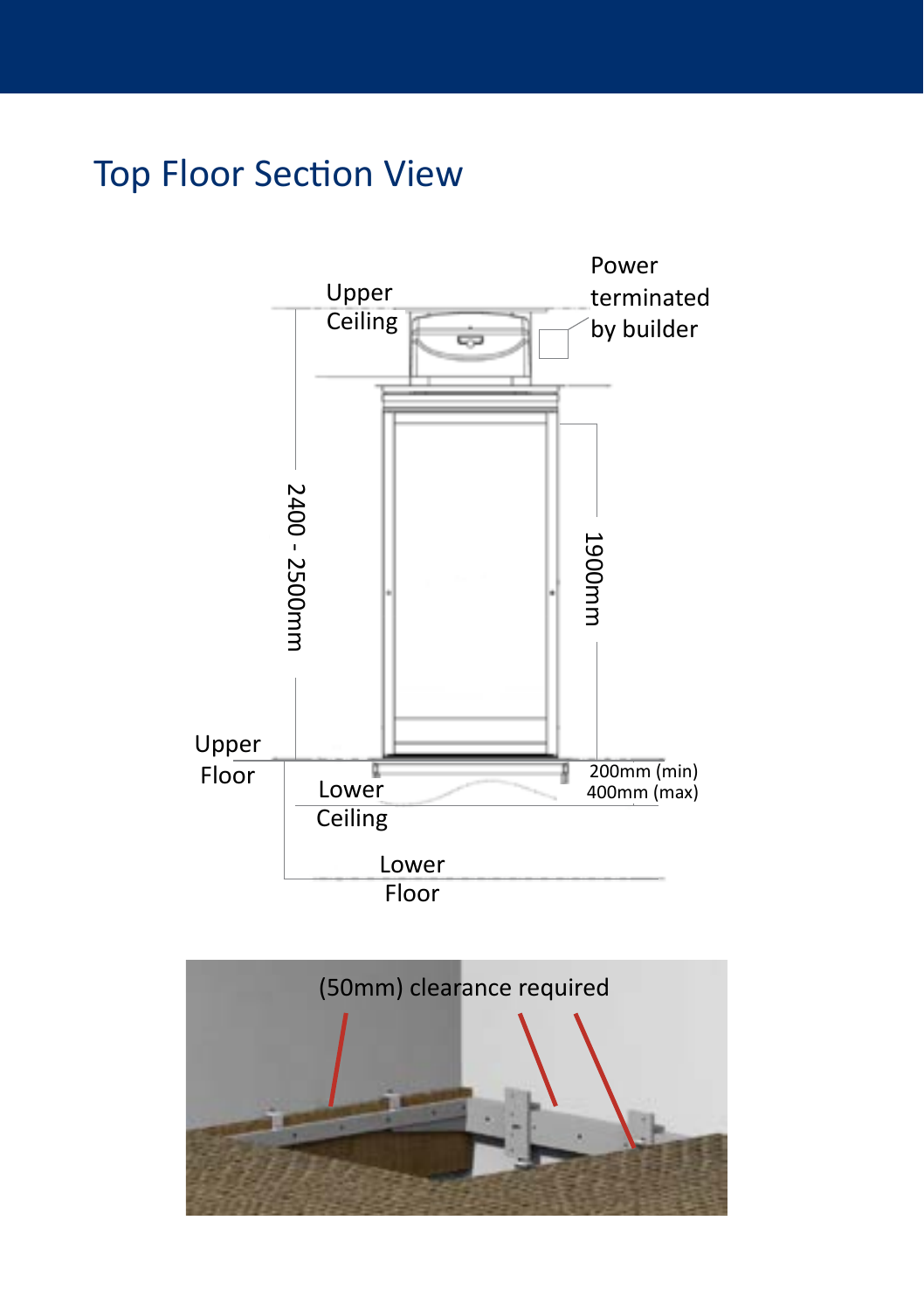

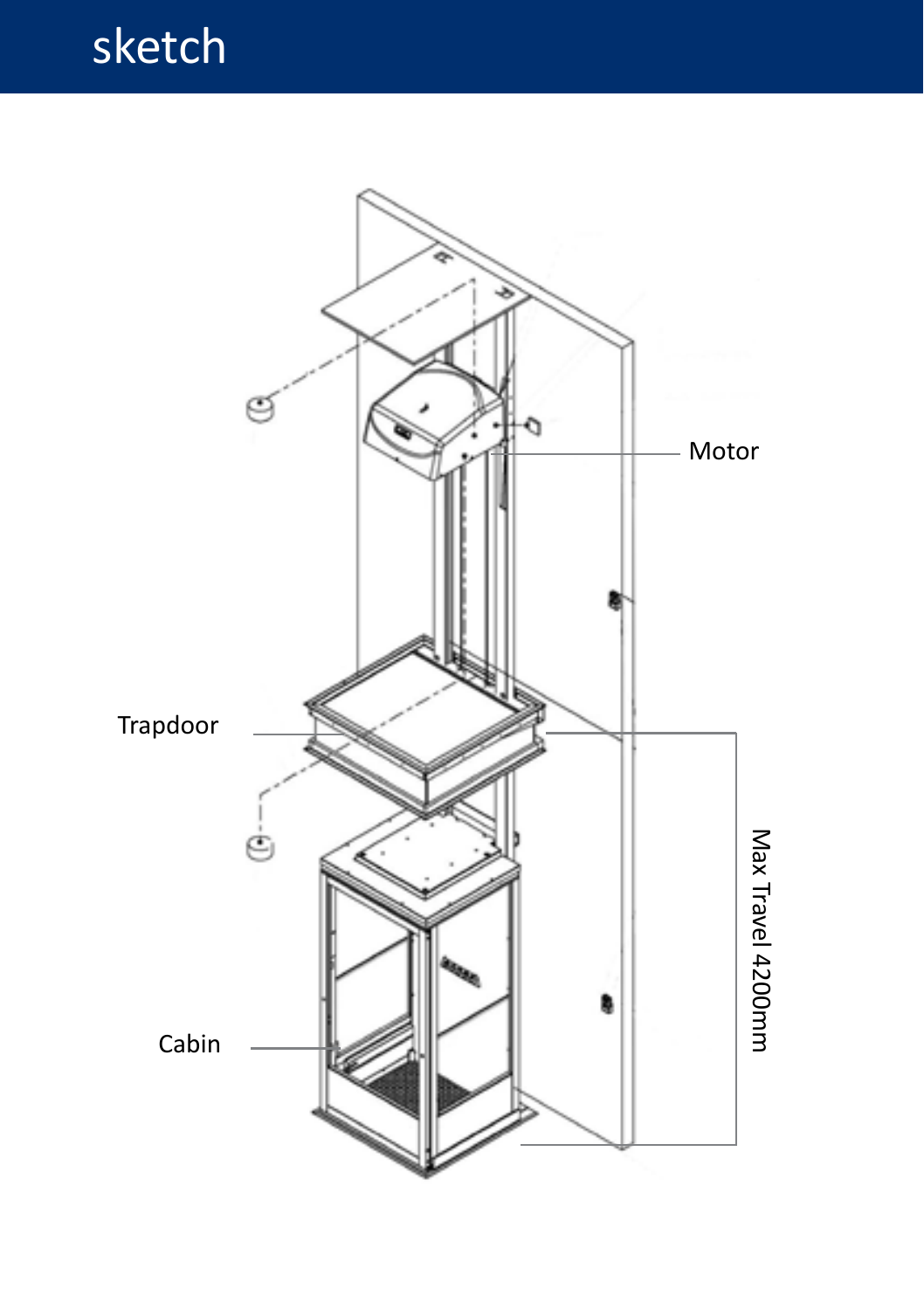## finishes

## Lift Colours Flooring



Clear Perspex



RAL Powdercoated



Vinyl - Battleship



Vinyl - Light Oak



Vinyl - Marble Mist